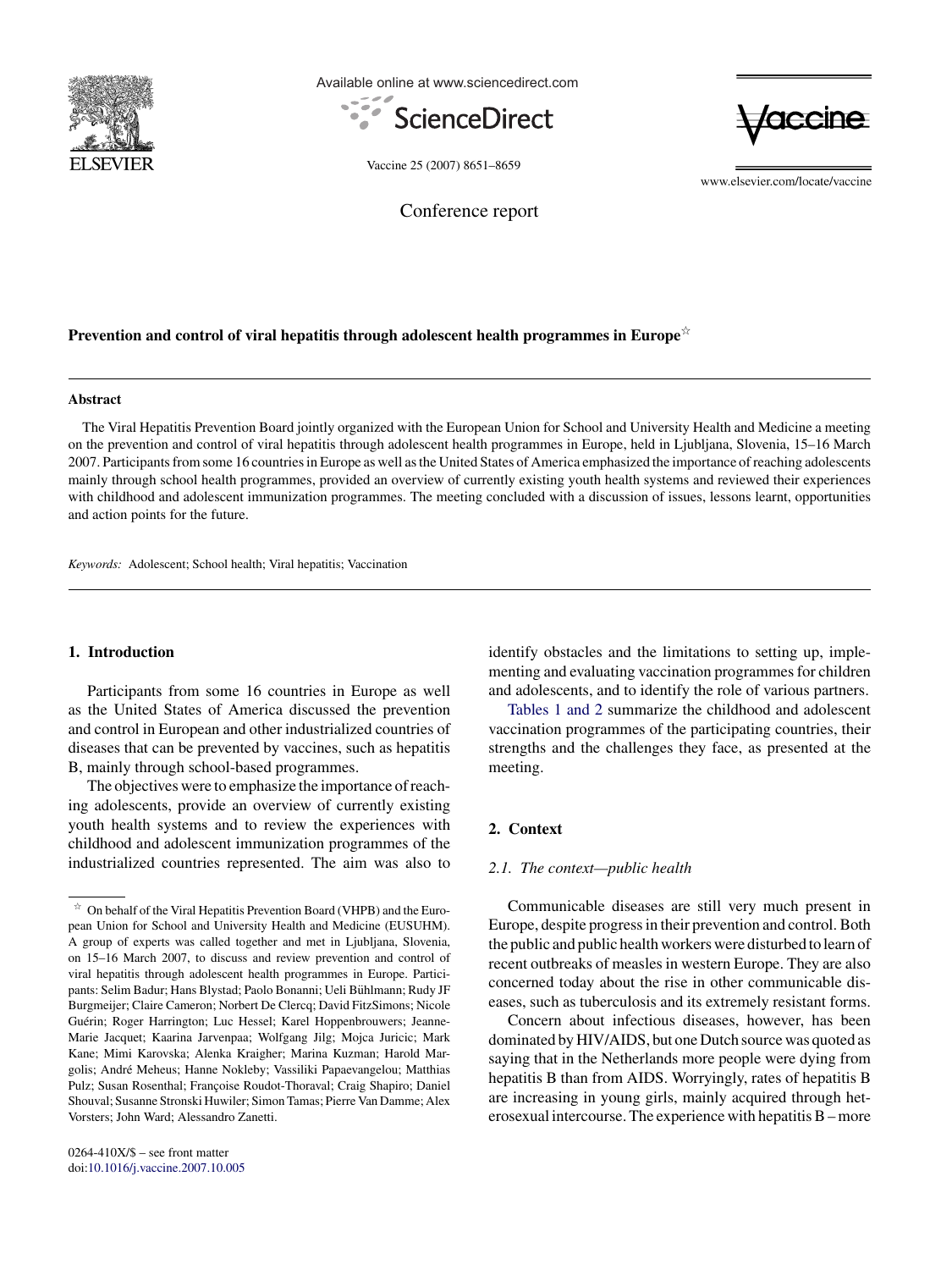| ٢. |  |
|----|--|
|    |  |

<span id="page-1-0"></span>

| Country     | Well-developed<br>school system                                           | Antigens <sup>a</sup> (school age $\geq$ 6 years<br>and adolescents)                              | Mandatory                                   | Infrastructure for vaccination                         |                                                                                                                                           | Number of<br>contacts (age | Vaccinators                                                                                          | Training                                                                                                   | Financing                                                                                                                             |
|-------------|---------------------------------------------------------------------------|---------------------------------------------------------------------------------------------------|---------------------------------------------|--------------------------------------------------------|-------------------------------------------------------------------------------------------------------------------------------------------|----------------------------|------------------------------------------------------------------------------------------------------|------------------------------------------------------------------------------------------------------------|---------------------------------------------------------------------------------------------------------------------------------------|
|             |                                                                           |                                                                                                   |                                             |                                                        |                                                                                                                                           | $range$ <sup>b</sup>       |                                                                                                      |                                                                                                            |                                                                                                                                       |
| Belgium     | Yes                                                                       | HBV, DTaP-IPV, dTpa/Td, MMR2                                                                      | No                                          | Well developed<br>Yes, Web-based<br>system in Flanders | Location<br>At school or organized through<br>the school in a health center                                                               | $7(3-14 \text{ years})$    | School doctors/nurses,<br>general practitioners,<br>paediatricians                                   | Pre-service training at<br>medical school (general<br>practitioner curriculum),                            | Shared between Federal and<br>Regional Ministry of Health                                                                             |
| Croatia     | Yes                                                                       | HBV dT, MMR2, OPV, BCG                                                                            | Yes                                         | Yes                                                    | Public health institution<br>$(n=20)$ and at school; 1 nurse<br>and 1 school medical<br>specialist/5000 children and                      | $6(6-19 \text{ years})$    | Nurses, school health system<br>for school children                                                  | Master Youth Health<br>Continuous education<br>Pre-service training at<br>medical school                   | Health insurance system                                                                                                               |
| Finland     | Yes                                                                       | MMR2, dTap, HBV (risk groups<br>outside school system)                                            | No                                          | Yes                                                    | adolescents<br>At school $(7-16$ years); 1<br>nurse/600-900 pupils, 1<br>$doctor/2100$ pupils                                             | $3(4-15 \text{ years})$    | School health nurses, general<br>practitioners, private<br>polyclinics (not free of<br>charge)       | Pre-service training at<br>medical school, training<br>handbook issued,<br>telephone counselling<br>system | National budget, local<br>government, traditional<br>vaccines free of charge, new<br>vaccines chargeable                              |
| France      | No                                                                        | DTaP, IPV, dT, MMR2, HBV<br>catch-up                                                              | No                                          | No                                                     | Outside school                                                                                                                            | $3(6-18 \text{ years})$    | General practitioners,<br>paediatricians, public<br>vaccination centers, nurses<br>under supervision | Minimal in medical<br>education, national guide<br>issued                                                  | Free of charge or refundable,<br>social security system<br>complemented by private<br>insurances                                      |
| Germany     | No                                                                        | dTaP, IPV, HBV (catch-up),<br>MMRV (catch-up)                                                     | No                                          | No                                                     | Local health department at<br>school entry                                                                                                | $2(5-17 \text{ years})$    | Local health department,<br>general practitioners,<br>paediatricians                                 | Minimal in medical<br>education                                                                            | Health insurances                                                                                                                     |
| Greece      | No. but school<br>entry medical<br>certificate needed                     | DTaP, BCG, HBV catch-up                                                                           | No                                          | N <sub>o</sub>                                         | Outside school                                                                                                                            | $2(11-18 \text{ years})$   | Paediatricians, public/private,<br>nurses in public sector                                           | Not specific                                                                                               | Covered by public insurance<br>or by parents and/or private<br>insurance in private sector<br>where parents pay for<br>doctors' visit |
| Hungary     | Yes                                                                       | DTaP, IPV, dT, MMR2, HBV                                                                          | Yes                                         | Yes                                                    | At school                                                                                                                                 | $3(11-14 \text{ years})$   | School doctors, general<br>practitioners, paediatricians                                             | Pre-service training at<br>medical school                                                                  | National budget + social<br>security, mandatory vaccines<br>free of charge, not mandatory<br>vaccines, 25% of costs<br>reimbursed     |
| Italy       | No longer any<br>school health<br>system local<br>vaccination<br>services | DTaP, IPV, MMR2, dTpa, Var<br>(catch-up)                                                          | Depends on<br>antigen                       | Local health unit                                      | Outside school                                                                                                                            | $2(5-15 \text{ years})$    | Public health services<br>(nurses, physicians), family<br>paediatricians                             | Pre-service training at<br>medical school, in-service<br>'ad hoc' courses                                  | Regional authorities and<br>central government;<br>re-commended vaccines free<br>of charge                                            |
| Norway      | Yes                                                                       | DTaP-IPV, MMR2, DT(aP), IPV,<br>HBV (risk groups outside school<br>system, re-evaluation ongoing) | Mandatory to<br>offer, but not to<br>accept | Yes                                                    | At school (responsibility of the<br>municipality)                                                                                         | $3(7-16 \text{ years})$    | Public health nurses                                                                                 | School health nurses have<br>specific training                                                             | Government                                                                                                                            |
| Slovenia    | Yes                                                                       | T, dT, MMR2, HBV                                                                                  | Yes                                         | Yes                                                    | Outside school (school<br>dispensaries at regional health<br>centres)                                                                     | $3(5-19 \text{ years})$    | School doctors at health<br>center, nurses at health center,<br>general practitioners                | Pre-service training at<br>medical school, advanced<br>in-service training                                 | National Health Insurance<br>Institute of Slovenia                                                                                    |
| Switzerland | Yes (school health<br>system at cantonal<br>level)                        | HBV, DTaP-IPV, dT, MMR2, Var<br>(catch-up)                                                        | No                                          | Yes                                                    | At school and private sector,<br>school health system at<br>cantonal level (26 cantons, 26<br>ministries of health and 26<br>health laws) | $2(12-15 \text{ years})$   | Private doctors, preventive<br>school health system: doctors,<br>nurses                              | Postgraduate, continuous<br>medical education,<br>national meetings,<br>in-service training for<br>nurses  | National health insurance<br>vaccines free of charge<br>through school health system                                                  |
| Macedonia   | Yes                                                                       | Td, R, T, MMR2                                                                                    | Yes                                         | Yes                                                    | At school: public health<br>services for schools and<br>adolescents                                                                       | $6(7-18 \text{ years})$    | Paediatric/school nurses,<br>school doctors,<br>paediatricians, general<br>practitioners             | Pre-service training at<br>medical school, special<br>training for staff is<br>organized                   | Government and health<br>insurance                                                                                                    |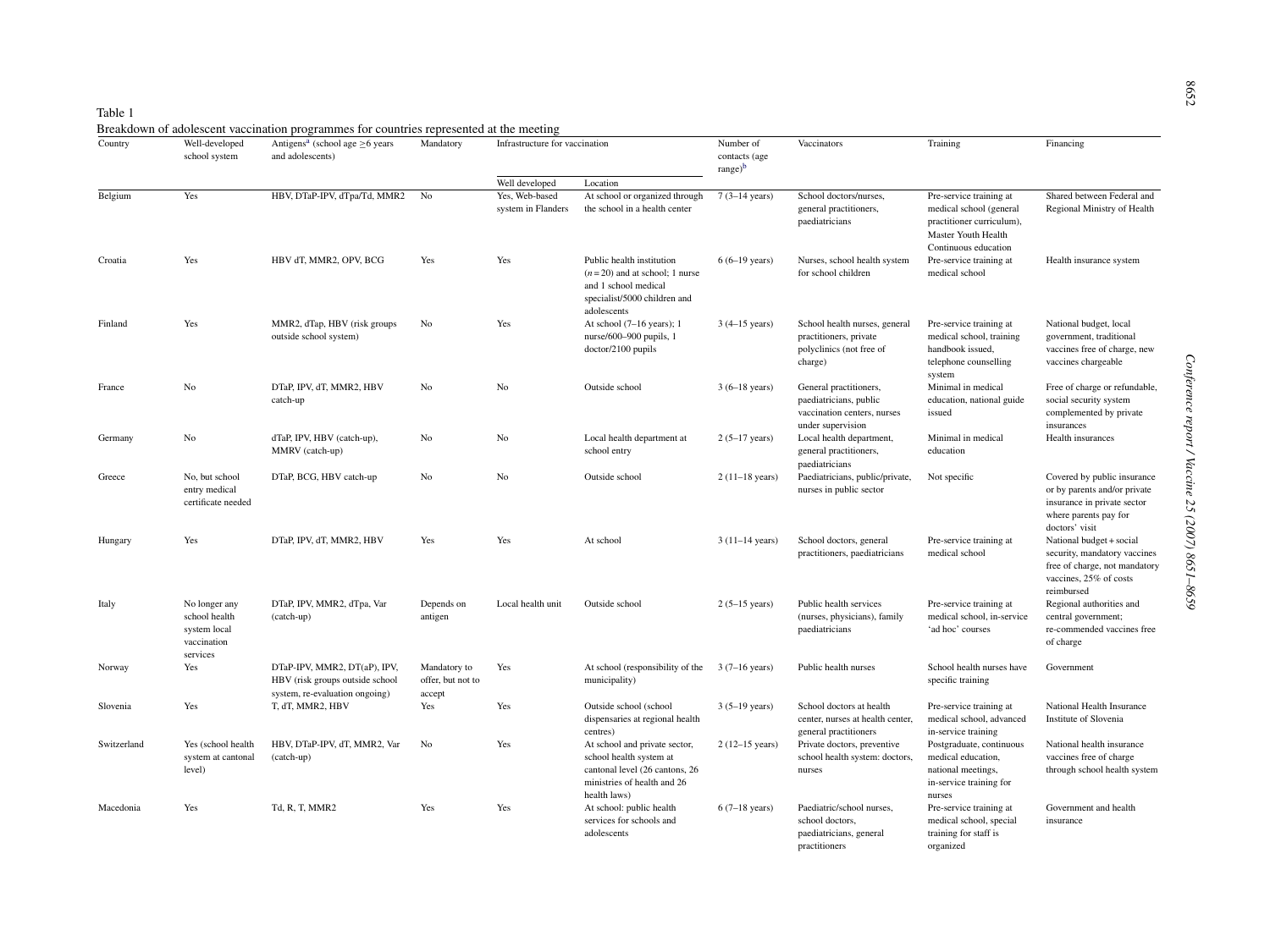<span id="page-2-0"></span>

| The Netherlands             | Yes, immunization<br>not part of school<br>(except for MMR<br>and Td-IPV at 9<br>health system<br>years of age) | MMR2, Td-IPV, HBV (risk groups No<br>outside school system)                                                                                                                                                                                                                                                                                                                                                                                                               |                              | Yes          | Outside school (responsibility<br>of municipalities)                                         |                          | 2-3 (9-18 years) Nurses (child health care)                                                                                | Postgraduate youth health<br>specialization, no training<br>for general practitioners<br>and paediatricians                                                 | Government and health<br>insurance                        |
|-----------------------------|-----------------------------------------------------------------------------------------------------------------|---------------------------------------------------------------------------------------------------------------------------------------------------------------------------------------------------------------------------------------------------------------------------------------------------------------------------------------------------------------------------------------------------------------------------------------------------------------------------|------------------------------|--------------|----------------------------------------------------------------------------------------------|--------------------------|----------------------------------------------------------------------------------------------------------------------------|-------------------------------------------------------------------------------------------------------------------------------------------------------------|-----------------------------------------------------------|
| Turkey                      | Yes                                                                                                             | OPV, HBV, MMR2, R, dT                                                                                                                                                                                                                                                                                                                                                                                                                                                     | $\frac{1}{2}$                | Yes          | Outside school, public health<br>centers, campaigns at school                                | $2(7-15 \text{ years})$  | Nurses in public health center                                                                                             | medical school, in-service<br>Pre-service training at<br>training of nurses and<br>general practitioners                                                    | Government, free of charge at<br>public health centre     |
| United Kingdom              | Yes                                                                                                             | (for high risk groups), Campaigns,<br>Td, IPV, MMR (catch-up), HBV<br>e.g. menC                                                                                                                                                                                                                                                                                                                                                                                           | $\tilde{z}$                  | ż            | Nurses in state schools (93%)<br>some in primary health care<br>and in private schools (7%), | $1(13-18 \text{ years})$ | community paediatricians<br>Nurses, health visitors,<br>general practitioners,                                             | for all who immunize or<br>immunization standards<br>Minimal undergraduate<br>training, training in<br>resuscitation and,<br>give advice on<br>immunization | National Health Insurance,<br>free of charge for vaccines |
| United States of<br>America | ż                                                                                                               | Td, MMR2, HBV, HAV                                                                                                                                                                                                                                                                                                                                                                                                                                                        | entry law only<br>No, school | More or less | Outside school                                                                               | $2(11-18$ years)         | physicians (14.2%), private<br>physicians (60.4%), mixed<br>Public health nurses and<br>practice: nurses and<br>$(24.2\%)$ |                                                                                                                                                             | Free of charge in the Vaccine<br>for Children Program     |
|                             |                                                                                                                 | <sup>3</sup> D: Diphtheria vaccine (normal dose)*, d: Low dose diphtheria vaccine (booster dose)*; T. Tetanus vaccine (normal dose)*; aP: Acellular pertussis vaccine achile are from dose are llular pertussis vaccine (booster dose)*<br>polio vaccine; Varicella vaccine; HBV. Hepatius B vaccine; HAV: Hepatius A vaccine; MenC: Meningsooccal C conjugate vaccine; MMR: Measles, Mumps and Rubella vaccine; MMR 2: second dose of Measles, Mumps and Rubella vaccine |                              |              |                                                                                              |                          |                                                                                                                            |                                                                                                                                                             |                                                           |

Bacillus Calmette-Gu´erin vaccine. \*Given as part of DTaP, DT, dT, or dTaP.

3acillus Calmette-Guérin vaccine. \*Given as part of DTaP, DT, dT, or dTaP.

Number of contacts within specified age range; possible contacts outside this age range can still occur within or outside the school health system in a specific country.

specified age range; possible contacts outside this age

range

school health system in a specific country

side the s or outs

occur within

들  $\ddot{a}$ 

b

Number of contacts within

*Conference report / Vaccine 25 (2007) 8651–8659* 8653

than 25 years since the licensing of the first vaccine – will be valuable for the introduction of human papillomavirus vaccine against cervical cancer, and in turn experience with the latter will be useful for yet other vaccines (for instance, HIV, if and when that arrives) or campaigns aimed at young people.

In 2005, the World Health Assembly adopted resolution WHA58.15 on global immunization strategy. It "urged Member States to meet immunization targets expressed in the United Nations General Assembly special session on children; to adopt the Strategy as the framework for strengthening of national immunization programmes, with the goal of achieving greater coverage and equity in access to immunizations, of improving access to existing and future vaccines, and of extending the benefits of vaccination linked with other health interventions to age groups beyond infancy; to ensure that immunization remains a priority on the national health agenda, ..." Although many countries already include vaccination of young people between the ages of 9 and 20 years in their national immunization programmes, this mainly relates to booster doses against diphtheria and tetanus or to a catchup vaccination for missed opportunities in the past. Coverage data for immunization of adolescents has not been collected in systematic way; school-based immunization is documented either poorly or not at all.

Adolescent vaccination can be provided through routine immunization programmes or campaigns, run with the support and participation of either the private sector or the public sector, or both. Vaccines can be administered through clinicbased schemes (e.g. in health centres), in the community or in schools. However, because of the age of the target group – the WHO definition of an adolescent being aged between 10 and 19 being adopted – legal issues (such as consent for minors) arise. Furthermore, medical issues also complicate the matter; a substantial proportion (about 10%) of young people suffer chronic illnesses (e.g. diabetes, whose incidence in young people is increasing) which need to be considered before vaccination is given. Other temporal, coincidental associations in adolescents (e.g. asthma, auto-immune thyroiditis and Guillain-Barré syndrome) may raise safety concerns.

Not only have new vaccines, for instance, against type C meningococcal meningitis and pneumococcal disease, been introduced, but others, in particular rotavirus and human papillomavirus, have been licensed and are being launched in several countries. Their introduction has revealed that the process from launch to full immunization programmes is not linear. Once a vaccine is approved, providers have to adopt recommendations on its use and target group, and parents have to accept those recommendations. Then the government has to make the vaccine available, ensuring that funding is secured and maintained. That process will differ by country and sometimes by state, region or canton and will involve both public and private sectors. But no matter what system of government, a common feature was the unduly long time interval between launch and delivery in programmes, and the net result is that at present these new vaccines are expensive and underused.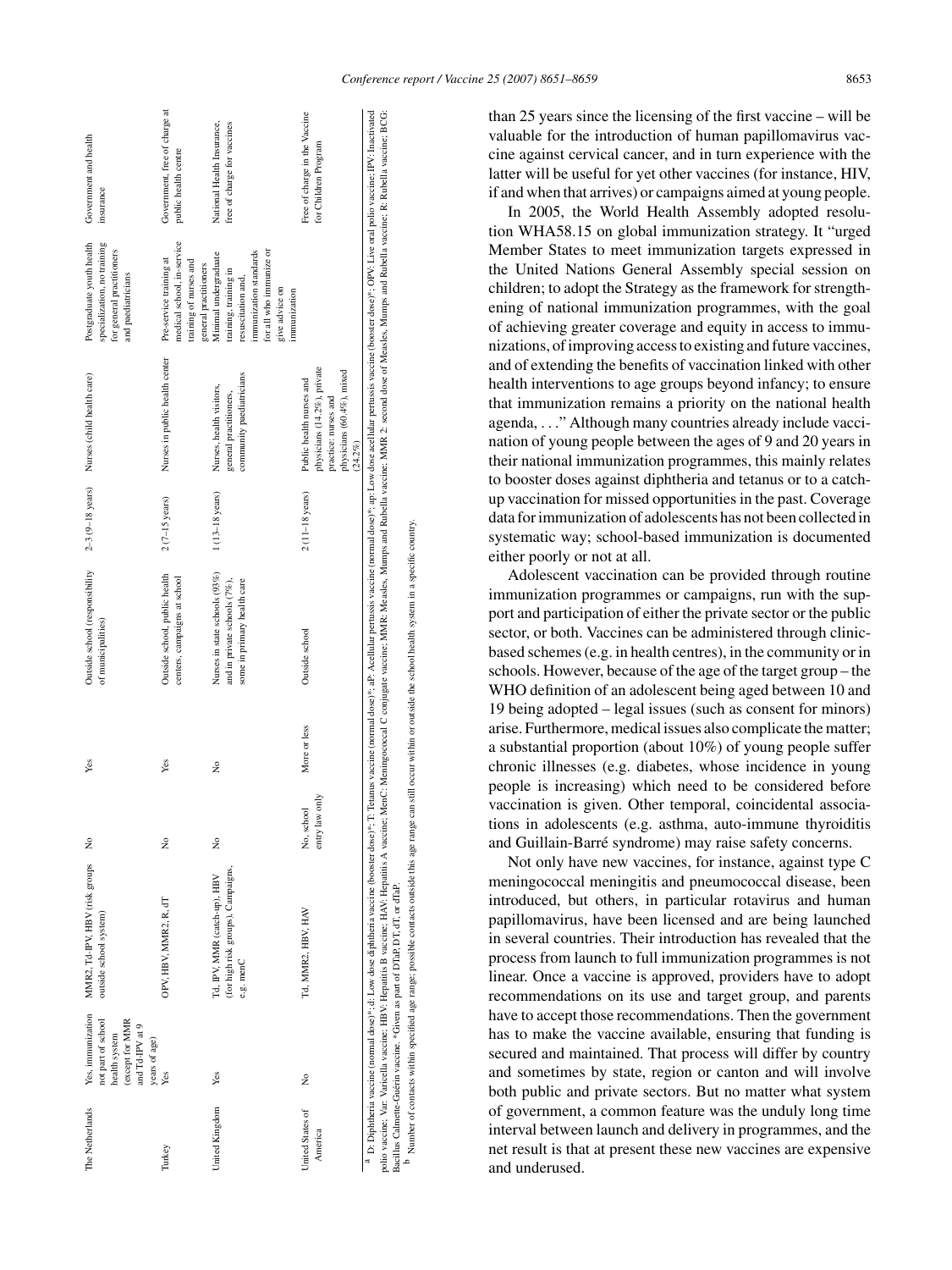| Table 2                                       |  |
|-----------------------------------------------|--|
| Coverage, strengths and challenges by country |  |

| Country  | Coverage                                                                | Strengths                                                                                                                                                                                                                                                                                  | Challenges                                                                                                                                                                                                                                                                             |
|----------|-------------------------------------------------------------------------|--------------------------------------------------------------------------------------------------------------------------------------------------------------------------------------------------------------------------------------------------------------------------------------------|----------------------------------------------------------------------------------------------------------------------------------------------------------------------------------------------------------------------------------------------------------------------------------------|
| Belgium  | >75% (Flemish), >68%<br>(French) (HBV)                                  | Well-functioning school health network<br>Collaboration with general practitioner;<br>complement the network<br>Free of charge vaccines<br>Computerized vaccine database<br>Vaccines fit in broader health check up                                                                        | To preserve the harmonization of programmes<br>across regions;<br>To increase documentation and registration,<br>including that of adverse events<br>To reduce time between launching, financing and<br>implementation<br>To develop web-based registration system over the<br>country |
| Croatia  | $>93\%$ (HBV $>98\%)$                                                   | Compulsory system<br>Well-organized structure<br>Skilled personnel<br>Financial support<br>Reporting system<br>Part of a broader comprehensive programme<br>Parents give permission for all interventions for a<br>whole school year (no informed consent needed<br>for each intervention) | To get parents to give permission for all<br>interventions for a whole school year (no informed<br>consent needed for each intervention)<br>Support of professional organizations needed<br>Time consuming introduction of new vaccines<br>To reach out-of-school adolescents          |
| Finland  | No exact data,<br>estimated arround 95%                                 | Well-functioning system<br>Free of charge vaccines<br>Positive attitude to vaccination<br>Nurses in all schools                                                                                                                                                                            | Refusal by parents (small group)<br>New vaccines: not free of charge<br>Immigration (cultural changes)                                                                                                                                                                                 |
| France   | 35–95% depending on<br>vaccine (survey<br>2003-2004 data)               | Good coverage for old vaccines<br>Immunization schedule (theoretically) verified at<br>school and parents advised about need for booster<br>or dose                                                                                                                                        | No school immunization programme since 1998<br>Moderate-to-bad compliance for new vaccines                                                                                                                                                                                             |
| Germany  | Adolescents: no data;<br>for children 5-7 years:<br>85-90%; HBV: 85-92% | Campaigns have stimulating effect through<br>private system (general practitioners,<br>paediatricians), where also subsidiary<br>vaccination can be offered                                                                                                                                | Low coverage of adolescents<br>Specific campaigns needed<br>Provision through public health system is limited<br>Need for coverage studies in adolescents<br>To reach out to children at risk for under vaccination                                                                    |
| Greece   | $18 - 45\%$<br>(underestimation,<br>1996-1997 data)                     | Success in several regions                                                                                                                                                                                                                                                                 | The national Paediatric Society will be reluctant to<br>relinquish vaccination to school medicine system<br>To resolve potential conflict between the Paediatric<br>Society and school medicine over incentives<br>Success varies between regions                                      |
| Hungary  | >99% for mandatory<br>vaccines                                          | Well-organized system available at school, easy<br>access communication with parents                                                                                                                                                                                                       | To resolve conflict between obligation for<br>vaccination and personal freedom<br>To overcome price obstacles                                                                                                                                                                          |
| Italy    | >90% for HBV (no<br>adolescent data for<br>other vaccines)              | Wide distribution of health units with standard<br>approaches and procedures                                                                                                                                                                                                               | Regional responsibilities could create inequalities                                                                                                                                                                                                                                    |
|          |                                                                         | Accessible for all age groups<br>Free of charge system<br>High coverage                                                                                                                                                                                                                    | To redress the imbalances caused by regionalization<br>of responsibility for vaccination                                                                                                                                                                                               |
| Norway   | 90-92%                                                                  | Written consent from parents<br>Good and effective system<br>High coverage<br>High public acceptance<br>Little controversy                                                                                                                                                                 | To maintain priority at municipality level<br>To determine whether would introduction of new<br>vaccines would undermine school-based system                                                                                                                                           |
| Slovenia | 91.5-99.2%                                                              | High coverage<br>Free of charge<br>Embedded in periodic health check ups<br>Mandatory system                                                                                                                                                                                               | School health system in a process of change<br>Risk of non-existence of system                                                                                                                                                                                                         |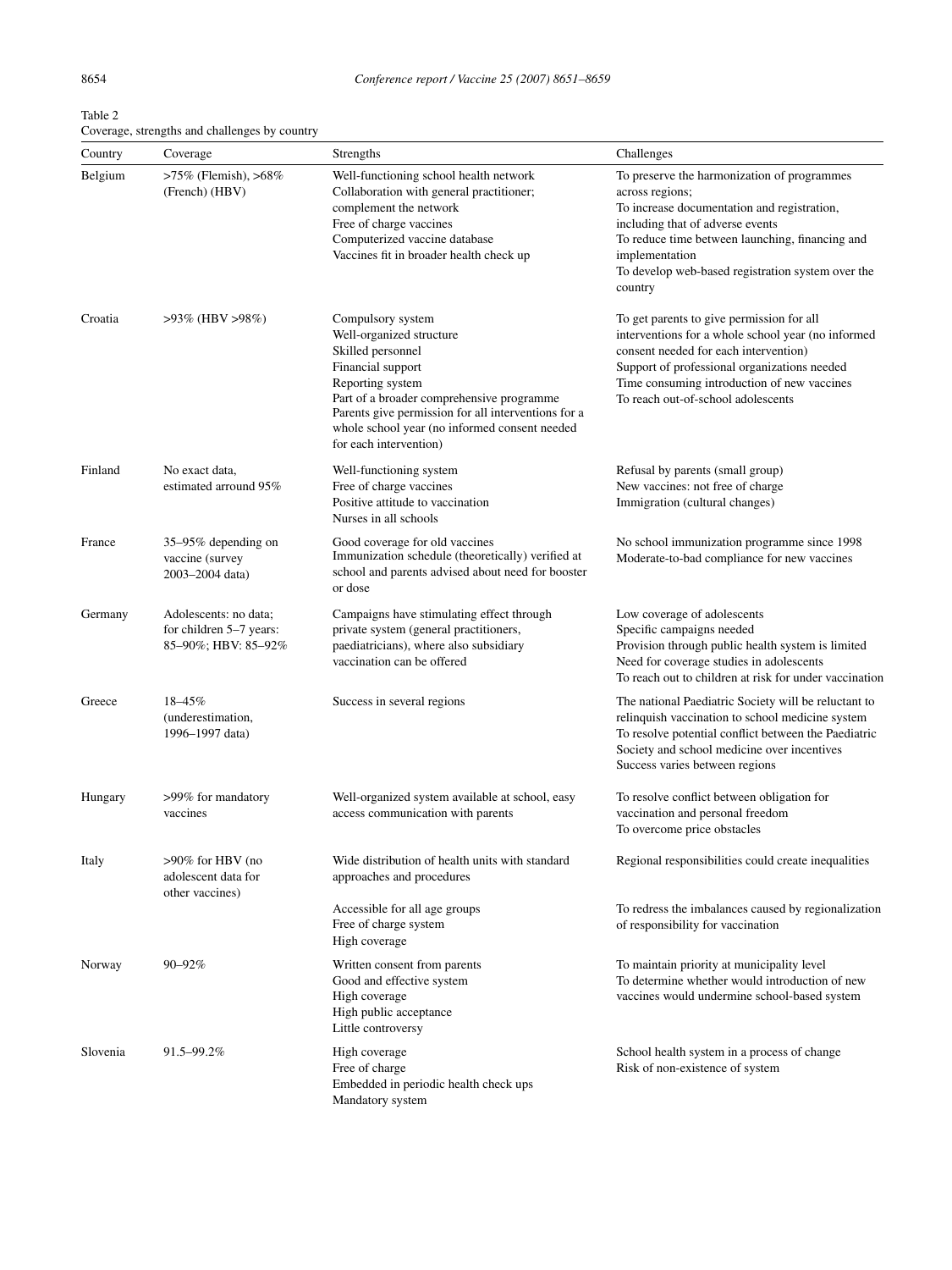Table 2 (*Continued* )

| Country                            | Coverage                | <b>Strengths</b>                                                                                                                                              | Challenges                                                                                                                                                                                                                                                                        |
|------------------------------------|-------------------------|---------------------------------------------------------------------------------------------------------------------------------------------------------------|-----------------------------------------------------------------------------------------------------------------------------------------------------------------------------------------------------------------------------------------------------------------------------------|
| Switzerland                        | No national data 63-80% | Private sector:<br>Well established<br>Lower coverage<br>No outreach<br>School health system:<br>High coverage<br>At lower cost (than through private sector) | Based at cantonal level—and varies between<br>cantons (e.g. 62% have hepatitis B vaccination<br>implementation)<br>Private sector not adequate to reach adolescents<br>School health system not well established over the<br>whole country<br>Long time to introduce new vaccines |
| Macedonia                          | $>99\%$                 | Mandatory system<br>High coverage<br>Monitoring of coverage and case-based<br>surveillance                                                                    | To achieve higher coverage for all antigens<br>To include hepatitis B prevention                                                                                                                                                                                                  |
| The Netherlands                    | $>90\%$                 | High coverage<br>Free of charge<br>Not compulsory<br>Well organized                                                                                           | System terminates at year 9<br>Slow decision-making<br>No integration with other immunization<br>programmes (e.g. after 9 years of age)<br>Not compulsory (e.g. consequences in the 'Bible<br>belt')                                                                              |
| Turkey                             | 85-98%                  | Free of charge<br>Mass campaign at school<br>Easy access for parents<br>High coverage                                                                         | No comprehensive school system<br>No adolescent health centers                                                                                                                                                                                                                    |
| United Kingdom                     | No data for adolescents | Based on the primary care system which reaches<br>most children                                                                                               | Low vaccination rate in poorer areas<br>Controversies in the media                                                                                                                                                                                                                |
| <b>United States of</b><br>America | 60-80%                  | Increasing number of states with school entry<br>law, for middle schools as well                                                                              | Legal mandate for vaccination requires public<br>support<br>Fewer adolescents insured<br>Lower use of preventive care services by adolescents<br>Limited number of vaccine providers<br>Need for specific strategies for implementation                                           |

Each country had its own specificities in terms of providers, in both the private and public sectors, with the participation at various stages of the process of numerous professional bodies, associations and other entities. Funding arrangements are equally diverse within and between countries, but often the main challenge to the introduction of a new or additional vaccine for adolescents is cost and access to this target group.

## *2.2. The context—adolescents*

Adolescents currently make up about one fifth of the world's population, around 1300 million young people—a positive force in society. Where vaccination of young people between the ages of 9 and 20 years is included in national immunization programmes, these vaccinations are delivered through a mixture of routine visits to health clinics, campaigns and/or school-based activities. School health services have been identified as having a specific role in the prevention and response to adolescent health problems.

Adolescence, with its early, mid and late stages, is a time of extraordinary change, physically and mentally, over a short time span for young people. Their bodies change and their minds develop. They have to come to terms with their psychosocial and cognitive development, with questions about sexuality and the pressures that accompany it, conformity and

peer influence, autonomy and recognition of responsibility. It is a time of much thinking—thinking about themselves, about their own thoughts, about others and their relation to others. And they feel a sense of invulnerability and omnipotence. All these factors influence the way that parents, teachers and health professionals communicate with adolescents. The influence of the family, parents and teachers is greater than is apparent [\[1,2\];](#page-8-0) often young people accept arguments after a display of apparent rebellion. Nevertheless, they are vulnerable. About a third of adolescents reported experiencing stressful events and one fifth go through a tumultuous development period.

Risks can appeal, too. But the consequences can be serious for health (HIV infection, sexually transmitted infections, and pregnancy, with possible later maternal mortality in lower income countries) [\[2\]. F](#page-8-0)ew adolescents attend primary health care clinics where vaccines are traditionally administered (or even any health clinics over a period of several years), and they have little perception of future consequences of infections. Their sense of invulnerability coupled with the lack of relevance of a disease that possibly will manifest itself in decades' time lowers interest in protection.

Young people need a safe and supportive environment, protected by adults through information and school, in order to understand and interact with the world. A survey of young people in several European countries showed that ado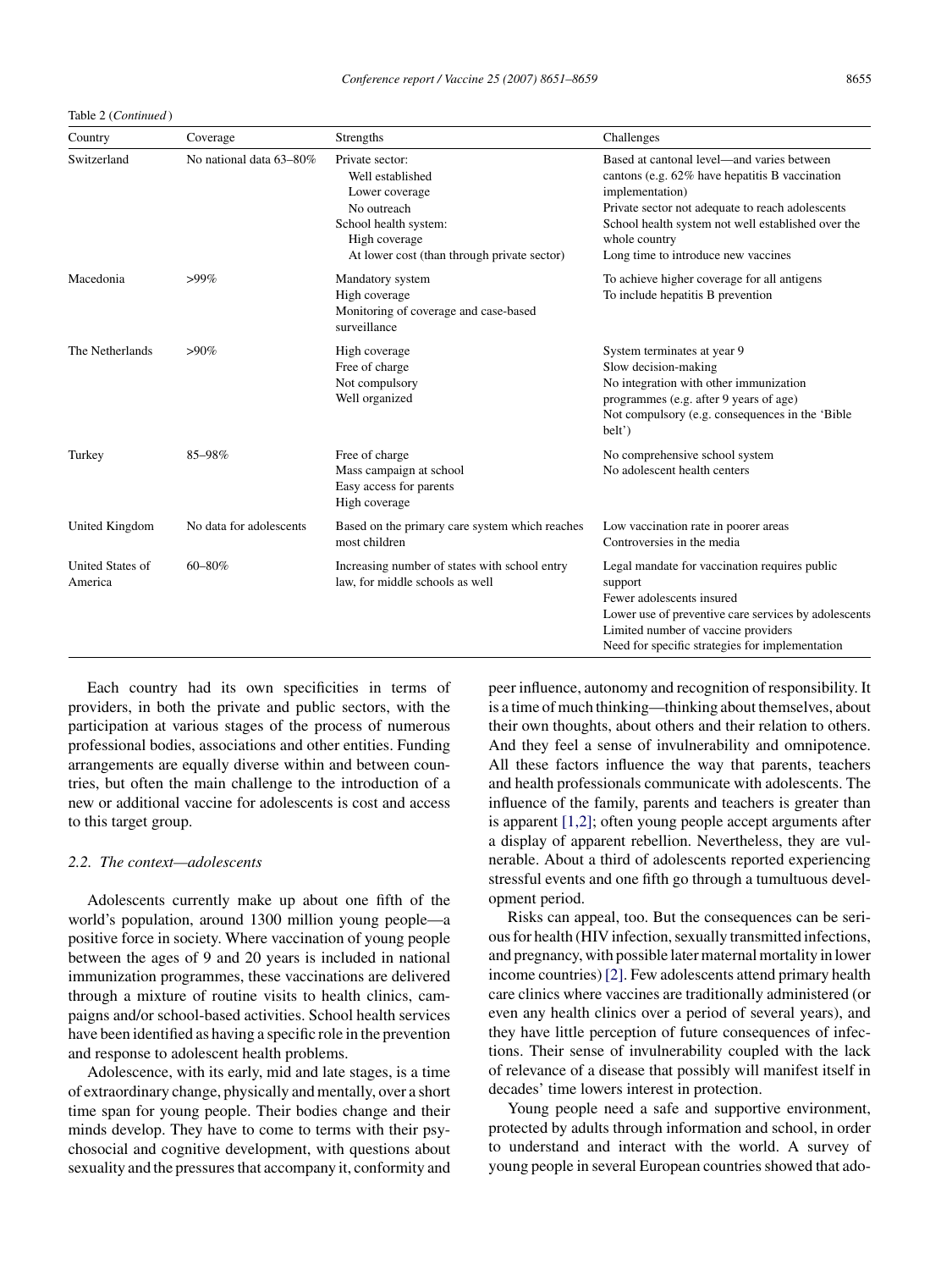lescents did not consider themselves well informed about vaccination and most wanted further information, especially about new vaccines, safety and efficacy and the impact of vaccination programmes. Surveys of attitudes also showed that adolescents do admit that fear of disease is a motivating factor for immunization, with a good willingness to be vaccinated against HIV (were a vaccine available) and cervical cancer being reported. Generally their interest in immunization is good, but their knowledge about vaccines is mixed: most recognized the role and value of vaccines against poliomyelitis, hepatitis B and "classical" vaccines, but some were convinced that there were vaccines against diabetes or obesity. In general, girls were better informed than boys, and the most influential sources of information and advice were health care workers, especially doctors, and parents rather than school or the media (including the Internet). Young people may be well informed, but putting that knowledge into practice is a different matter, as rates of teenage pregnancies and sexually transmitted infections reveal.

HIV infection, sexually transmitted infections and pregnancy raise more than just clinical issues. Young people may be afraid of the reactions and consequences of their parents and other adults finding out what their child has been doing and what has happened, whether it is pregnancy or an infection. There are legal and policy issues, including consent of minors and consent of parents for under-age contraception or prevention or treatment of sexually transmitted infections. Other legal issues include legislation: in the United States of America some states operate entry laws for students into middle schools, and one comparative study showed that one state with such a policy had dramatically higher vaccination rates for hepatitis B vaccine compared with the state without such a policy.

Some young people are hard to reach. During their youth few adolescents attend primary health care clinics where vaccines are routinely administered. School health programmes are limited, and many adolescents cannot even be reached through those programmes or campaigns that exist. Globally, it was reported that less than half of adolescents in countries outside the industrialized world attend secondary school. The chances of reaching these children with vaccination campaigns are slim.

Where there were no strong school health facilities or vaccine programmes, such as in France, Germany and Italy, rates of adolescent vaccination have been low, but even in the United States of America school-entry laws did not completely overcome low socioeconomic indicators [\[3\];](#page-8-0) additional efforts were needed in poorer areas to make school entry mandates, and thus immunization rates, effective. Young people need user-friendly health services and counselling adapted to national or regional contexts [\[4\].](#page-8-0) In the United States of America, for example, young people's attendance at sports physicals and other existing visits for health care was identified as an opportunity for increasing adolescent immunization rates.

#### *2.3. The context—immunization programmes*

The countries represented at the meeting mostly had a strong public health tradition (for instance, Belgium has had a school health system for more than 100 years and in the Netherlands the first well-baby clinic was opened in 1901), even if the emphasis (for example, the role of schools in health delivery) varied considerably.

The infrastructure for delivering immunization programmes, in terms of physical and human resources, generally exists. Nevertheless, the countries are bedeviled by the continuing complexity of immunization schedules; national, federal, provincial and, as in Italy, regional practices vary, with for instance doses of hepatitis B vaccine still varying between 2 and 4. In some countries, immunization is mandatory whereas in others it is voluntary, and there are variants between these two positions, for example in Norway, it is obligatory to offer vaccination but people have the freedom to refuse.

Globally, older children are vaccinated generally through campaigns but sometimes through routine immunization. Less than half the population aged 5–15 years in Africa and southern Asia are enrolled in secondary education, but in the industrialized countries, where high proportions of adolescents are required to attend school (and lower proportions of adolescents routinely attend primary care), the arguments for vaccination at school are more persuasive. As evidenced with hepatitis B and meningococcal meningitis type C vaccination, the school immunization approach is economically attractive (in Scotland one programme found that 70% of the overall cost was for vaccine) [\[5\]](#page-8-0) and uptake can be high, although as with school-entry laws in the United States of America lower uptake was noted in pupils living in more deprived areas. Coverage rates of 95% were reported in Turkey, for instance, for school vaccination programmes, which come under the responsibility of doctors and nurses in local primary health care centres. The private sector also contributes to vaccination coverage, especially for vaccines that are not part of the school programme, but has to compete against the free vaccination of children in the schools programmes.

Although in European countries with adolescent vaccination programmes reported coverage rates are generally high, data are incomplete and often scattered, especially where the private sector is involved. Coverage rates also varied with the individual vaccine and were lowered by community deprivation, ethnicity and mobility. Records systems are often paper-based and in several countries recall systems are suboptimal or splintered (in Switzerland each of its 26 cantons has its own system for reaching and contacting adolescents for vaccination). Public attitudes towards adolescent vaccination are mostly supportive, but vociferous anti-vaccination lobbies and media scares dent public confidence and lower vaccination rates.

School programmes offer integrated opportunities for health promotion, especially with the implementation of the strategic programme of the European Network of Health Pro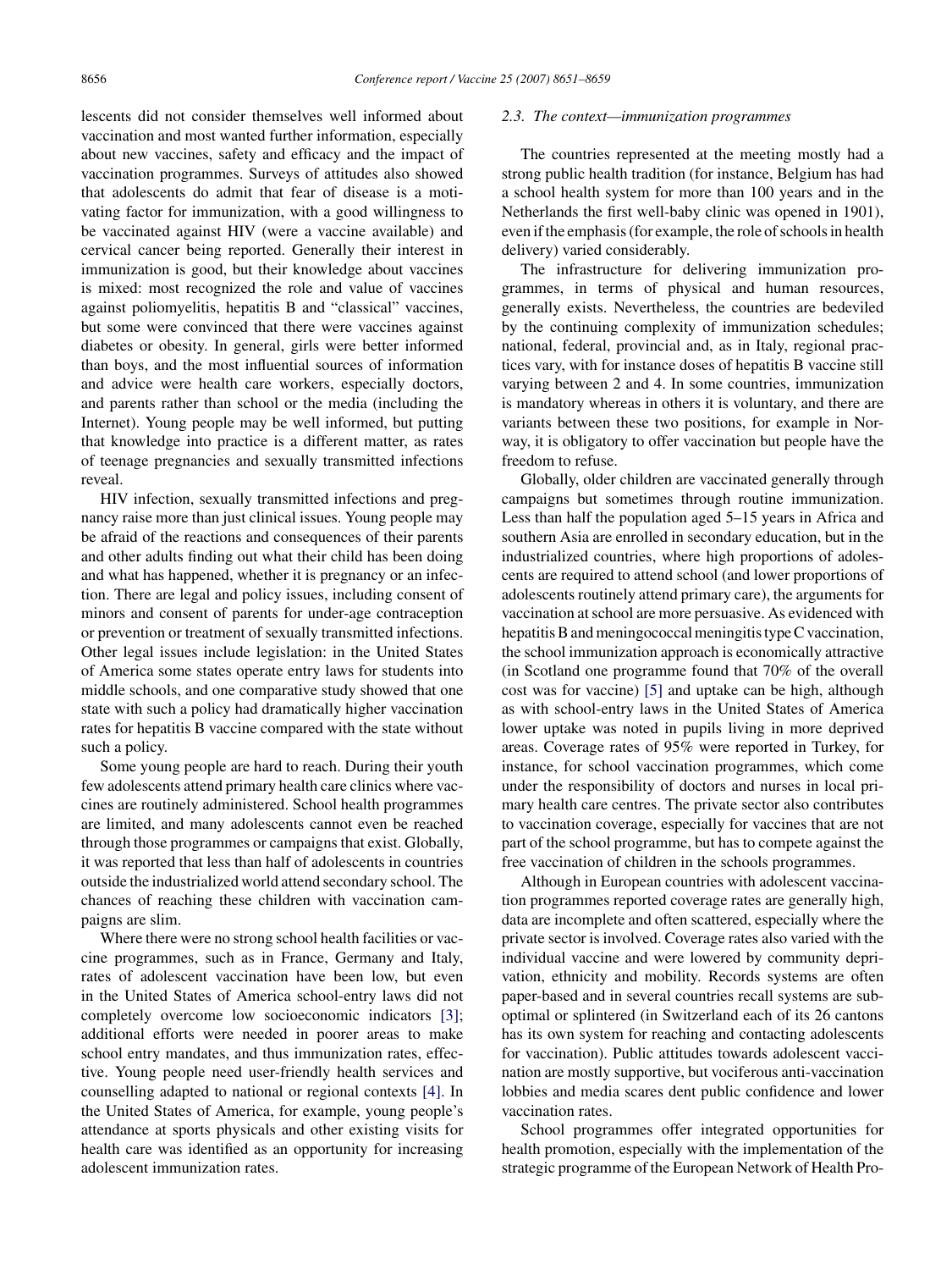moting Schools in more than 40 countries in the WHO European Region. Nevertheless, a report from Great Britain noted that the advantages of school immunization programmes, including strong central coordination, were tempered by logistical difficulties such as the need to hire extra nursing staff, finding suitable locations for mass administration of vaccines and the use of paper-based record and recall systems. Pupils appeared to prefer to be vaccinated at school than in primary care settings and there was an element of peer education. Benefits besides high coverage rates include easy access to vaccination for parents (no effort required from them) and easy monitoring of coverage and side effects. On the down side, school immunization programmes form only one part of a school medicine system, and cannot manage common adolescent problems including smoking, alcohol and drug use, sexual behaviour and violence, unless it is fully imbedded in a comprehensive programme.

A survey of attitudes towards acceptance of adolescent vaccination against human papillomavirus infection showed parents to be spilt between those who favoured a joint decision with the child and those who agree that the child should be able to be vaccinated without parental consent. Politicians too are divided. In Switzerland, the Federal Office of Health ruled that a minor who is considered to have the capacity to make a decision can request vaccination without parental consent but the City of Zürich denies this right.

Even though new vaccines are being introduced in some countries or are in the pipeline, the interval between launch of a new vaccine and implementation of a programme for its wide administration is long. The decision-making path and processes for introduction of a new vaccine in Europe are varied and arduous, sometimes with numerous bodies assessing the seriousness of the disease, the efficacy of the vaccine and the economic aspects. Where there are school health services, purchasing of vaccines is mostly centralized, but elsewhere it was not.

# **3. Lessons learnt**

Based on the parent survey data, it was understood that sociocultural differences need to be recognized [\[6,7\].](#page-8-0) Common popular misperceptions exist in societies about the status of vaccination—whether it is mandatory or not. In different societies, doctors occupy different hierarchical positions in society, and the respective roles and authority of doctors and nurses are viewed and valued differently. Even within Europe, the prevalence of vaccine-preventable diseases varies as does the perception of their importance or danger. Not only adolescents but also adults revealed gaps in knowledge about infectious diseases and their threats and the existence and purposes of vaccines. Generally, adolescents and mothers showed good awareness about poliomyelitis, hepatitis B and diphtheria–tetanus–pertussis vaccines. In terms of sources of information, the Internet was not a major source of information on infant immunization for mothers.

With school attendance mandatory for high proportions of adolescents, the presence of a captive audience makes sense for vaccination at school. The continued existence of school health services in most of the countries represented at the meeting testifies to the value that can be attributed to them in fulfilling the role of immunizing young people. Furthermore, schools offer opportunities for health promotion (in areas such as sexual health), and programmes for healthpromoting schools are flourishing and successful. Systems in which vaccination is mandatory lead to higher coverage rates, free provision of vaccines and a guaranteed infrastructure, and there may be compensation systems for adverse reactions to a vaccine. Safety issues were an important consideration in the discussions about vaccination but within families mothers feel that they are not sufficiently well informed; in part this is because of misleading information.

The corollary of school attendance is that not all children are in secondary education and therefore not reachable through school health services. Some countries have specific programmes to contact hard-to-reach groups of adolescents, including those with risky behaviours. More energy needs to be put into seeking and immunizing adolescents outside the reach of schools.

The data in general confirmed that high uptake rates can be achieved cost effectively, with high compliance and better ability to verify immunization status, although in countries such as Switzerland national data are lacking. Efficient administrations are needed in order to contact adolescents and recall them for vaccination. Electronic systems are ideal, but not in wide use.

Stark divisions were reported on the identity of the staff administering the vaccines to adolescents. In some countries vaccinators were uniquely doctors whereas in others vaccines were given by doctors or nurses under their supervision, or in many cases simply by nursing staff. Little specialist or continued education or training of vaccinators was evident in most countries, and is an area for future progress.

Parents, teachers and adolescents were supportive of adolescent immunization but need to be involved early in discussions about adolescent vaccination. The issue of consent was, however, divisive, and little common ground was evident between legislators, politicians, health professionals, parents, teachers and the children themselves.

Funding too varied among countries. In some the government paid for vaccine and its administration, in others health insurance funded vaccine purchase, while in others the private sector played a large role and some patients had to pay out of their own pockets. Individual approaches have to be formulated and implemented according to local circumstances and policies. Nevertheless, it is evident that national procurement of vaccine is a powerful negotiating tool for lowering the purchase price of vaccines.

No "one size fits all" solution exists, as evidenced by the mosaic of national, regional, cantonal and municipal approaches that were reported. Yet among these approaches, certain common directions appeared. Parents, families and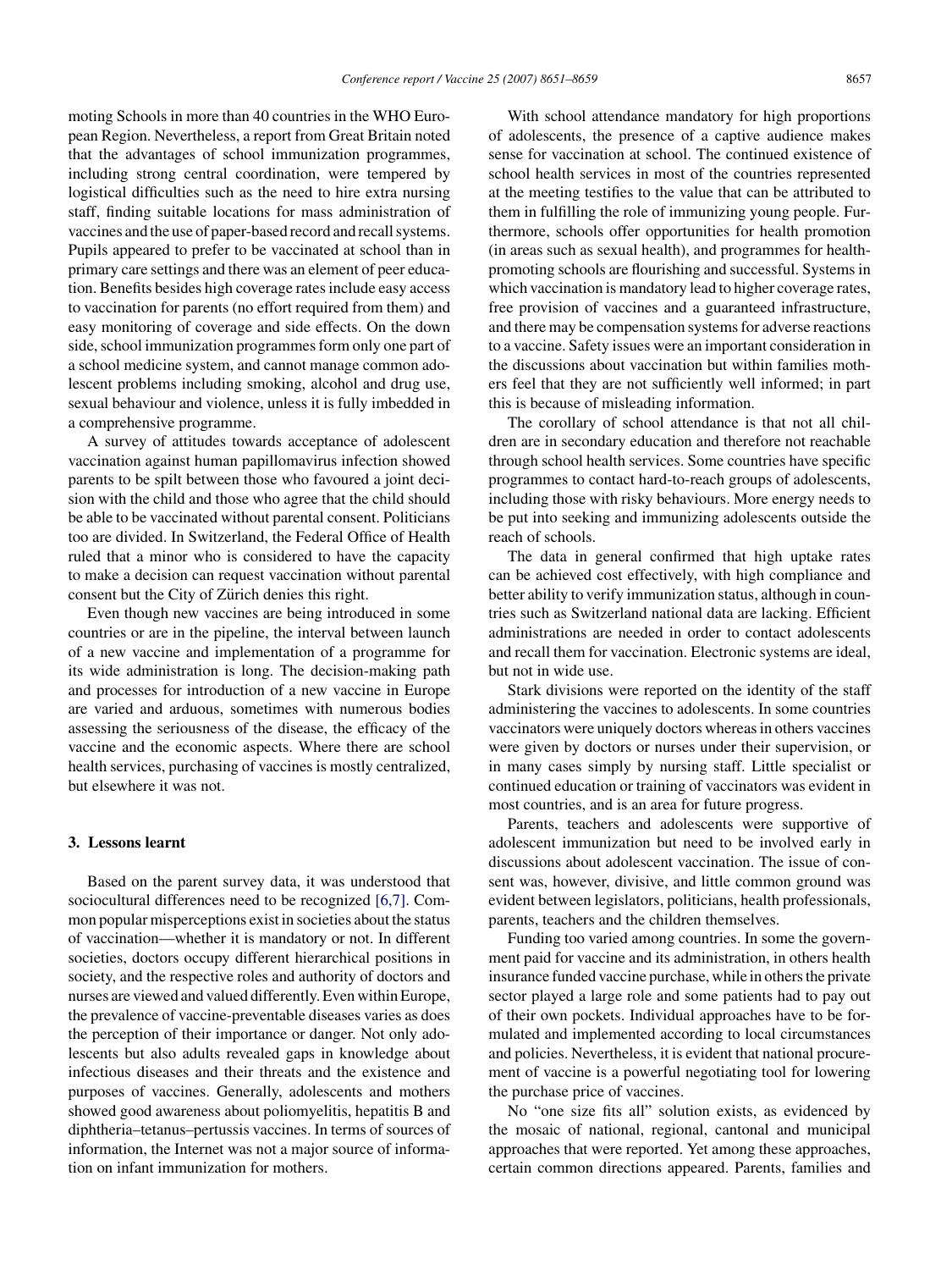teachers had a crucial role; evidence was presented that the dialogue about immunization had to be initiated with the doctor by the parents, and that that dialogue needs to be encouraged. Furthermore, within the family, they are the mothers who are the key decision-makers about vaccination, and they want to participate more in the decision-making process. Generally, religious views were not an obstacle to success of immunization programmes.

# **4. Issues**

Despite the encouraging indication that religion was not an obstacle to vaccination (with certain minor exceptions), it was not evident that it would be easy to change hard and fast traditions, practices and perceptions. Cultural sensitivities about mandatory vaccination and consent exist and need to be taken into consideration in planning. In some countries the possibility of opting out from mandatory immunization programmes is protected constitutionally, but in others those who refuse to allow vaccination can be punished by law, although it was admitted that this recourse has rarely been taken.

Coverage data for adolescent vaccination are incomplete or absent, and need to be improved. The quality of call–recall systems and data collection also needs to be improved, in particular through use of electronic means; an identified strength of the public health service in Flanders (Belgium) is the existence of an Internet-based database on vaccination with access for all vaccinators. At the same time, data protection issues need to be resolved. The software used should be compatible and user-friendly.

A report from Scotland highlighted the complexity of the logistic considerations for school immunization (e.g. timing, location, presence of parents and doctors, vaccine delivery and cold chain); tight coordination is needed for effective campaigns to be undertaken [\[5\]. A](#page-8-0) related issue was the question of how to balance and embed immunization campaigns within routine school health services. Campaigns can place heavy burdens on nursing and other immunization staff.

Both in the United States of America and several countries in Europe the powerful role of paediatricians was evident. In the United States paediatricians were more likely to vaccinate than family physicians, and the dominance of the paediatric specialty was observed also in Greece and some other countries. In the United Kingdom incentives paid to general practitioners for child and adolescent vaccination sometimes had the paradoxical effect of being a disincentive, when doctors in deprived areas stopped offering vaccinations because they knew that they would not achieve their targets. Numerous countries recognized that there were socioeconomic and other risk factors that contributed to children and adolescents not being immunized. How to overcome those obstacles and indeed how to reach out-of-school children were unresolved issues.

A report on hepatitis B immunization of adolescents in the United States of America underlined the need to balance supply and demand of vaccine, as failed to happen recently with influenza vaccine; raised expectations were not met and funding encountered difficulties. It also emphasized the facts that availability of a vaccine did not automatically mean its acceptance and that acceptance did not guarantee its uptake.

Although most countries represented at the meeting had school-based systems, the number of active systems is declining. For instance, the system in Italy had become moribund and France abandoned in 1998 its experiment with a school programme for hepatitis B vaccination. Federal countries had the normal problems of delegation of decisions to regional, state or cantonal level. In some countries, such as Norway, responsibilities were set at municipal level, and issues related not only to harmonization of decisions and programmes but to maintaining priority for vaccination programmes.

Most school health services operate in the state system, raising the question of how to involve and raise coverage rates in the private sector. The more general role of the private sector and its reporting of vaccinations was an issue that needs further consideration. Concerns were voiced that, with school health systems under the control of education ministries, health and funding for vaccination programmes may be given lower priority (a similar argument to that for countries where responsibility lay at levels other than central government). Mixed systems can offer benefits but need coherence, coordination and good communication between all parties.

Several other communication issues were raised. Parents and adolescents have different information needs as well as rights to information and in decision-making. Within the school setting, adolescents' embarrassment and need for privacy and confidentiality have to be taken into account in vaccination programmes. Surveys of young people's attitudes and perceptions revealed other potential barriers that have to be overcome for successful programmes: for instance, irrational fears of needles for injection (even though their use in piercing is acceptable), and fear of side effects and injection. Some studies showed a low rate of recall of information given at school.

Parental consent, minors' consent (assent) and legality thereof (e.g. Switzerland), concept of "capacity to understand" and "competence", action in case of parental opposition—these and other issues are the focus of much debate, not just for immunization programmes, and will continue to be discussed. Another feature that emerged was the disconnect between practice for immunization and other medical procedures ("treatment"), including the role of school health services to deal with other health problems such as drug abuse, alcohol use, and violence.

Numerous stakeholders were identified, and the engagement of the media, faith organizations, politicians, education authorities, primary health care providers and professional organizations was noted. With regard to the decision-making process about vaccination and the introduction of new vaccines, it was clear that no matter how many or how few